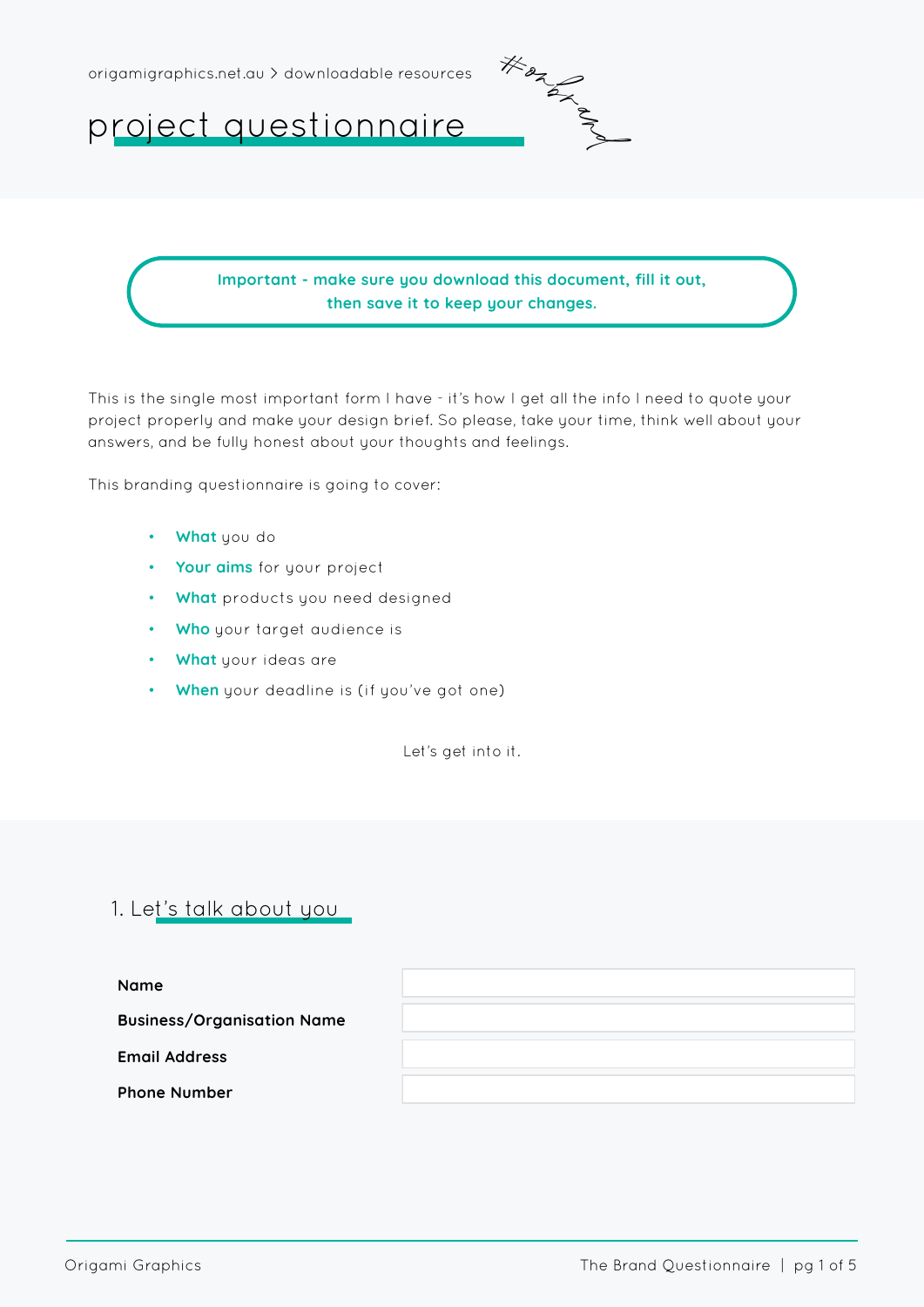# 2. Let's talk about your business

What does your business or organisation do? The more detail you can give me, the better.

What's your end goal for this project? E.g. getting more customers through a cohesive brand look, selling seats to an event, or simply making a nice party invitation.

What products do you need designed? E.g. logo, business card design, website, report.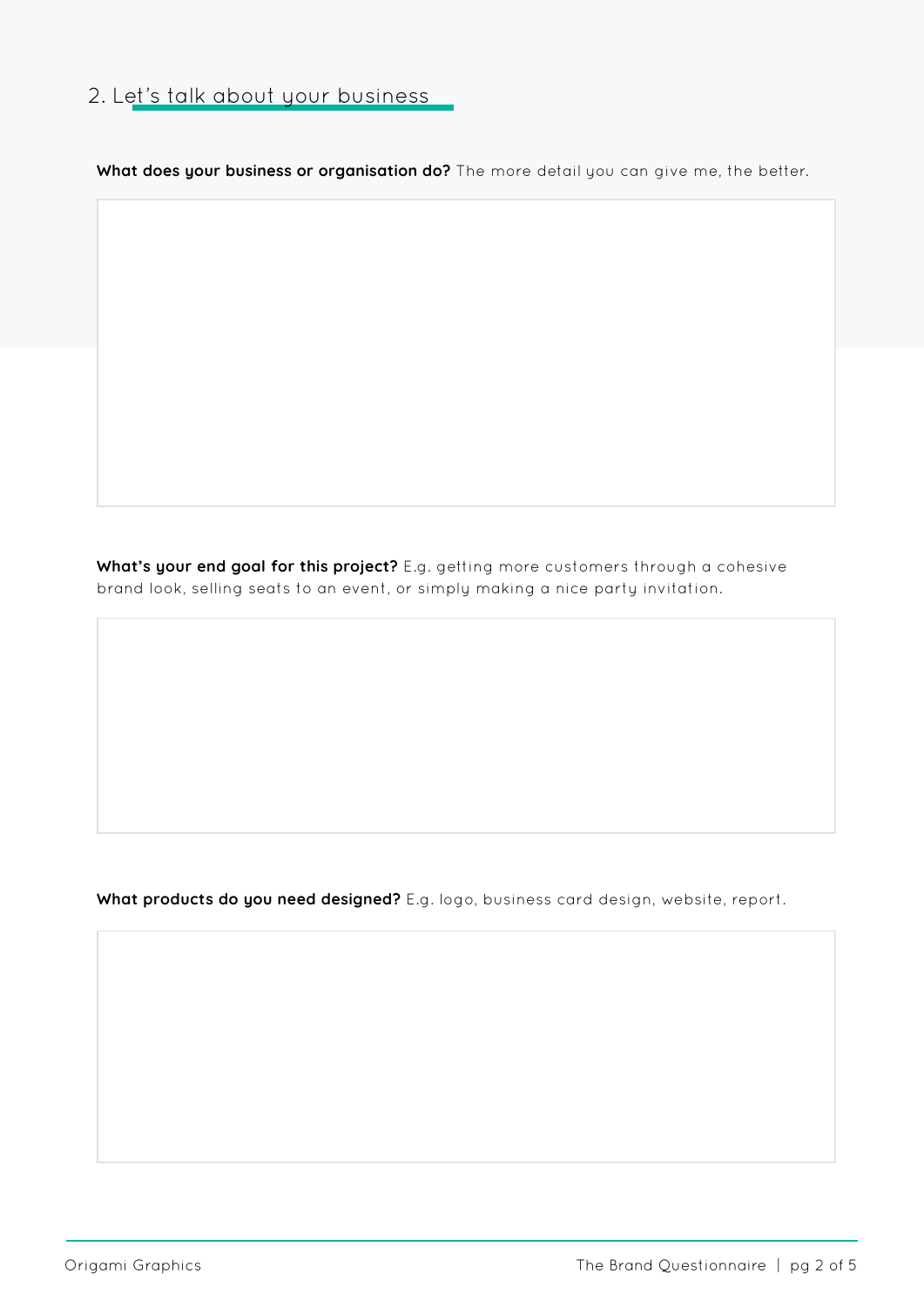Who's your target audience? Tell me about them. This might mean their age, income, gender, or other relevant info that will help us design most effectively for them.

Tip: it can be helpful to imagine your target audience as a single person and describe what their life is like. Honing in deeply on who you want to reach is more effective than trying to reach everyone.

Have you got design ideas already? For example, a colour palette you'd like to use, or anything you really don't want in your project? Let me know below - adding links to inspiration is super helpful, too.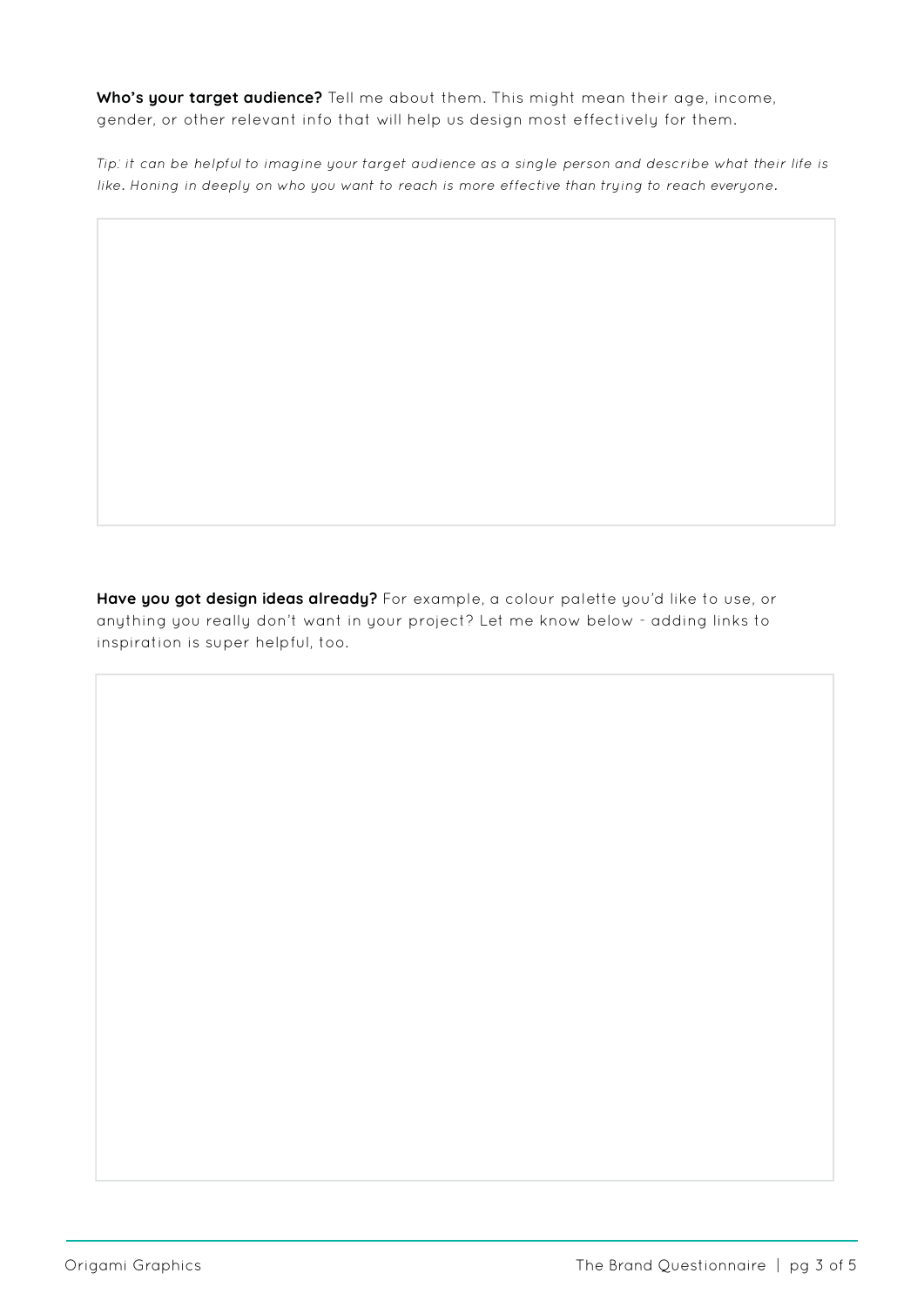## Do you have a deadline?

Yes (specify below) No

## What's your preferred contact method?

Phone

Email

Video Call

| Face-to-Face (Canberra clients only) |
|--------------------------------------|
|--------------------------------------|

Should I take care of printing for you? (Add reimbursement for printing and postage + a 1-2 hour facilitation fee)

| Yes       |
|-----------|
| Nο        |
| Undecided |
| N /A      |

# How'd you find out about me?

| Google Search              |
|----------------------------|
| Google Ad                  |
| Online Directory           |
| Someone referred me to you |
| Other (specify below)      |
|                            |